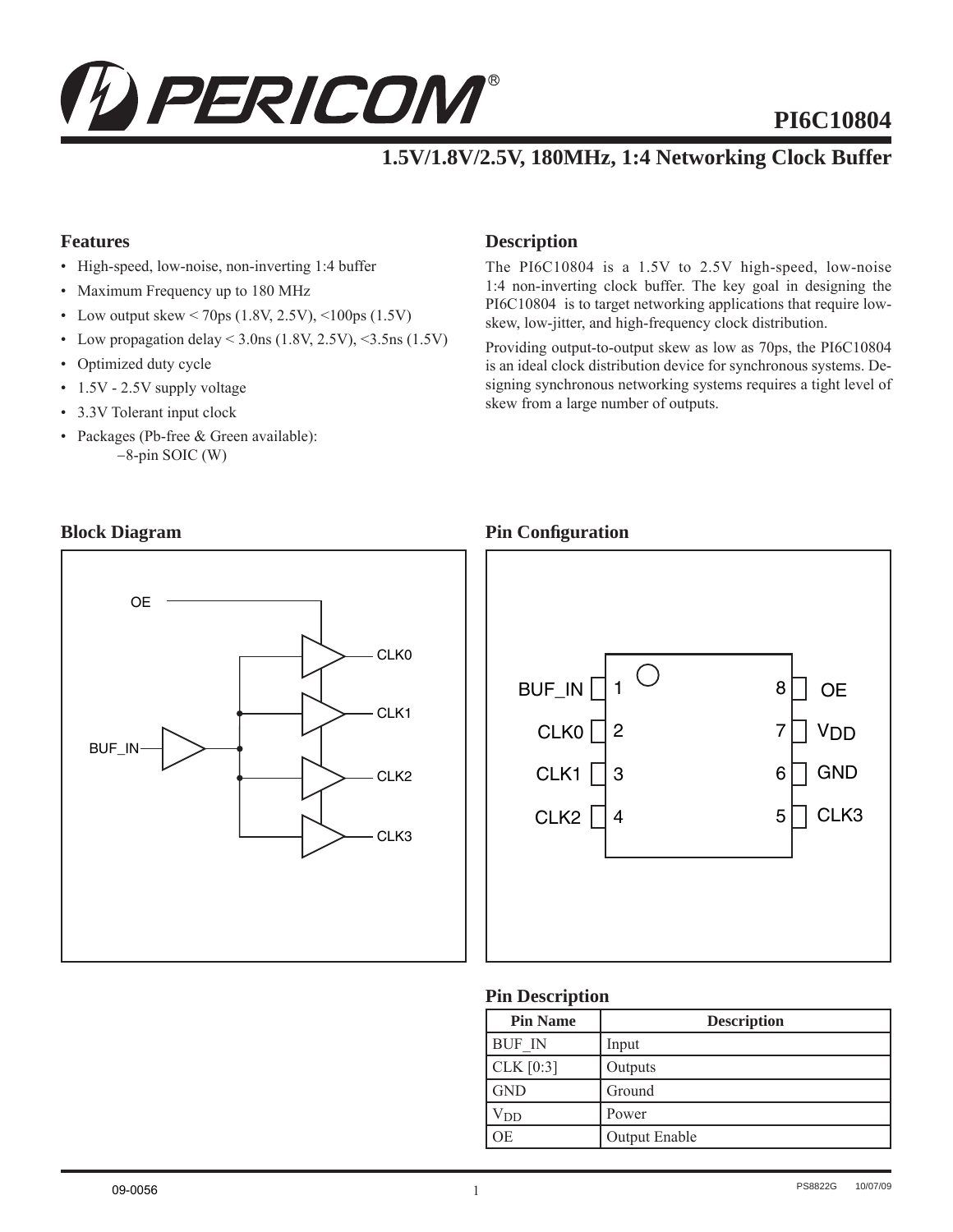**2.5V Absolute Maximum Ratings** (Above which the useful life may be impaired. For user guidelines only, not tested.)

**Note:** Stresses greater than those listed under MAXIMUM RATINGS may cause permanent damage to the device. This is a stress rating only and functional operation of the device at these or any other conditions above those indicated in the operational sections of this specification is not implied. Exposure to absolute maximum rating conditions for extended periods may affect reliability.

#### **2.5V DC Characteristics** (Over Operating Range:  $V_{DD} = 2.5V \pm 0.2V$ ,  $T_A = -40^{\circ}$  to 85°C)

| <b>Parameters</b> | <b>Description</b>  | <b>Test Conditions</b> <sup><math>(1)</math></sup>   |                 | Min. | <b>Typ.</b> $^{(2)}$ | Max. | <b>Units</b> |
|-------------------|---------------------|------------------------------------------------------|-----------------|------|----------------------|------|--------------|
| $V_{DD}$          | Supply Voltage      |                                                      |                 | 2.3  | 2.5                  | 2.7  | V            |
| V <sub>IH</sub>   | Input HIGH Voltage  | Logic HIGH level                                     |                 | 1.7  |                      | 3.6  | V            |
| $V_{IL}$          | Input LOW Voltage   | Logic LOW level                                      |                 |      |                      | 0.7  |              |
| $I_I$             | Input Current       | $V_{DD}$ = Max, $V_{IN}$ = $V_{DD}$ or<br><b>GND</b> | I pin           |      |                      | 15   | $\mu A$      |
|                   | Output High Voltage | $V_{DD}$ = Min., $V_{IN}$ = $V_{IH}$ or $V_{IL}$     | $I_{OH} = -1mA$ | 2.0  |                      |      |              |
| V <sub>OH</sub>   |                     |                                                      | $IOH = -2mA$    | 1.7  |                      |      |              |
|                   |                     |                                                      | $I_{OH} = -8mA$ | 1.5  |                      |      | V            |
|                   |                     | $V_{DD}$ = Min., $V_{IN}$ - $V_{IH}$ or $V_{IL}$     | $I_{OL} = 1mA$  |      |                      | 0.4  |              |
| $V_{OL}$          | Output LOW Voltage  |                                                      | $I_{OL} = 2mA$  |      |                      | 0.7  |              |
|                   |                     |                                                      | $I_{OL} = 8mA$  |      |                      | 0.7  | V            |

**Notes:**

1. For Max. or Min. conditions, use appropriate operating range values.

2. Typical values are at  $V_{DD} = 2.5V$ , +25°C ambient and maximum loading.

#### **2.5V AC Characteristics** (Over Operating Range:  $V_{DD} = 2.5V \pm 0.2V$ ,  $T_A = -40^\circ$  to 85°C)

| <b>Parameters</b>               | <b>Description</b>                                                                                                               | Test Conditions <sup><math>(1)</math></sup>  | Min.     | <b>Typ</b> | Max. | <b>Units</b>  |
|---------------------------------|----------------------------------------------------------------------------------------------------------------------------------|----------------------------------------------|----------|------------|------|---------------|
| $F_{IN}$                        | <b>Input Frequency</b>                                                                                                           |                                              | $\Omega$ |            | 250  | <b>MHz</b>    |
| $t_R/t_F$                       | CLKn Rise/Fall Time                                                                                                              | 20% to 80%                                   |          |            |      | ns            |
| $t_{\rm PLH, t\rm PHL}{}^{(2)}$ | Propagation Delay BUF IN to CLKn                                                                                                 | 1.0                                          |          | 1.5        | 2.0  | ns            |
| $t_{SK(O)}^{(3)}$               | Output to Output Skew between any two<br>outputs of the same device $\omega$ same transition                                     |                                              |          |            | 70   |               |
| $t_{SK(P)}^{(3)}$               | Pulse Skew between opposite transitions<br>(t <sub>PHL</sub> -t <sub>PLH</sub> ) of the same output                              | $C_L$ = 5pF, 125 MHz<br>Outputs are measured |          | 100        | 200  | ps            |
| $t_{SK(T)}^{(3)}$               | $\omega$ V <sub>DD</sub> $/2$<br>Part to Part Skew between two identical out-<br>puts of different parts on the same board $(4)$ |                                              |          |            | 300  |               |
| $t_{dc}$ in                     | Duty Cycle In @ 1ns edge rate                                                                                                    |                                              | 45       |            | 55   |               |
| $t_{dc}$ out                    | Duty Cycle Out                                                                                                                   |                                              | 40       |            | 60   | $\frac{0}{0}$ |

**Notes:**

1. See test circuit and waveforms.

2. Minimum limits are guaranteed but not tested on Propagation Delays.

3. Skew measured at worse cast temperature (max. temp).

4. Identical conditions: loading, transitions, supply voltage, temperature, package type and speed grade.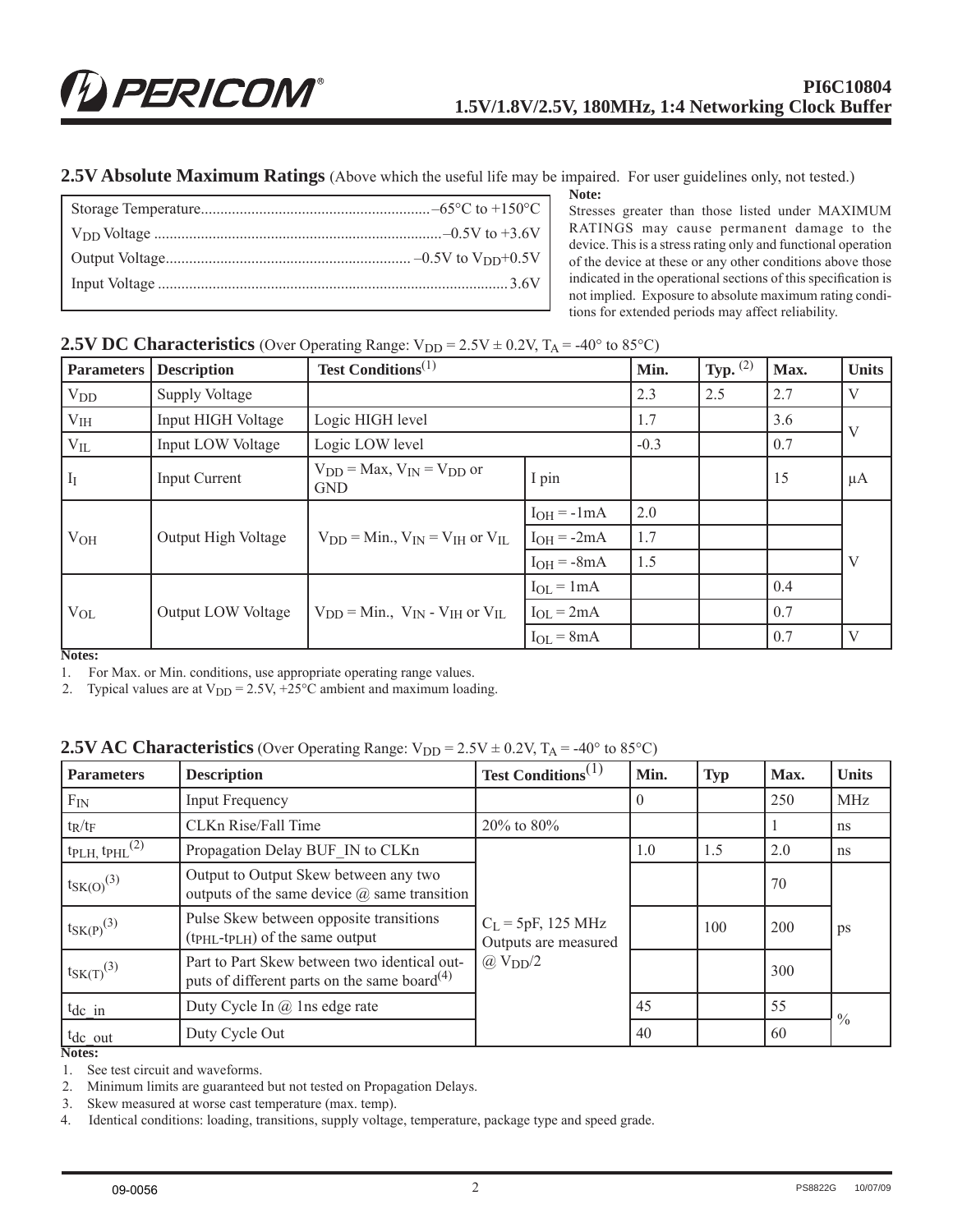**1.8V Absolute Maximum Ratings** (Above which the useful life may be impaired. For user guidelines only, not tested.)

|  | Note:<br>Stresses greater than those                                   |
|--|------------------------------------------------------------------------|
|  | RATINGS may cause per                                                  |
|  | device. This is a stress rating or<br>of the device at these or any of |
|  | indicated in the operational sec<br>not implied. Exposure to absol     |

listed under MAXIMUM manent damage to the nly and functional operation ther conditions above those tions of this specification is lute maximum rating conditions for extended periods may affect reliability.

#### **1.8V DC Characteristics** (Over Operating Range:  $V_{DD} = 1.8V \pm 0.15V$ ,  $T_A = -40^\circ$  to 85°C)

| <b>Parameters</b> | <b>Description</b>              | <b>Test Conditions</b> <sup>(1)</sup>                                 |                 |     | <b>Typ.</b> $^{(2)}$ | Max. | <b>Units</b> |
|-------------------|---------------------------------|-----------------------------------------------------------------------|-----------------|-----|----------------------|------|--------------|
| $V_{DD}$          | Supply Voltage                  |                                                                       |                 |     | 1.8                  | 1.95 |              |
| V <sub>IH</sub>   | Input HIGH Voltage              | Logic HIGH level                                                      |                 |     |                      | 3.6  | V            |
| $V_{IL}$          | Input LOW Voltage               | Logic LOW level                                                       | $-0.3$          |     | $0.35*V_{DD}$        |      |              |
| $I_I$             | Input Current <sup>(3)</sup>    | $V_{DD} = Max$ ,<br>$V_{IN} = V_{DD}$ or GND                          | I pin           |     |                      | 15   | μA           |
|                   | Output High Voltage<br>$V_{OH}$ |                                                                       | $I_{OH} = -2mA$ | 1.3 |                      |      |              |
|                   |                                 | $V_{DD}$ = Min., $V_{IN}$ = $V_{IH}$ or $V_{IL}$                      | $I_{OH} = -8mA$ | 1.2 |                      |      | V            |
| $V_{OL}$          |                                 | Output LOW Voltage   $V_{DD}$ = Min., $V_{IN}$ - $V_{IH}$ or $V_{IL}$ | $I_{OL} = 2mA$  |     |                      | 0.45 |              |
|                   |                                 |                                                                       | $I_{OL} = -8mA$ |     |                      | 0.45 |              |

**Notes:**

1. For Max. or Min. conditions, use appropriate operating  $V_{DD}$  and  $T_A$  values.

2. Typical values are at  $V_{DD} = 1.8V$ , +25°C ambient and maximum loading.

3. This parameter is determined by device characterization but is not production tested.

#### **1.8V AC Characteristics** (Over Operating Range:  $V_{DD} = 1.8V \pm 0.15V$ ,  $T_A = -40^{\circ}$  to 85<sup>o</sup>C)

| <b>Parameters</b>                                      | <b>Description</b>                                                                                                               | <b>Test Conditions</b> <sup>(1)</sup>        | Min.     | <b>Typ</b> | Max. | <b>Units</b>  |
|--------------------------------------------------------|----------------------------------------------------------------------------------------------------------------------------------|----------------------------------------------|----------|------------|------|---------------|
| $F_{IN}$                                               | <b>Input Frequency</b>                                                                                                           |                                              | $\theta$ |            | 180  | <b>MHz</b>    |
| $t_R/t_F$                                              | CLKn Rise/Fall Time                                                                                                              | 20% to 80%                                   |          |            |      |               |
| $t$ <sub>PLH</sub> , $t$ <sub>PHL</sub> <sup>(2)</sup> | Propagation Delay BUF IN to CLKn                                                                                                 | 1.0                                          |          | 2.0        | 3.0  | ns            |
| $t_{SK(O)}^{(3)}$                                      | Output to Output Skew between any two<br>outputs of the same device $\omega$ same transition                                     |                                              |          |            | 70   |               |
| $t_{SK(P)}^{(3)}$                                      | Pulse Skew between opposite transitions<br>(t <sub>PHL</sub> -t <sub>PLH</sub> ) of the same output                              | $C_L$ = 5pF, 125 MHz<br>Outputs are measured |          | 200        | 275  | ps            |
| $t_{SK(T)}^{(3)}$                                      | $\omega$ V <sub>DD</sub> $/2$<br>Part to Part Skew between two identical out-<br>puts of different parts on the same board $(4)$ |                                              |          |            | 300  |               |
| $tdc$ in                                               | Duty Cycle In @ 1ns edge rate                                                                                                    |                                              | 45       |            | 55   |               |
| $t_{dc}$ out                                           | Duty Cycle Out                                                                                                                   |                                              | 40       |            | 60   | $\frac{0}{0}$ |

**Notes:**

1. See test circuit and waveforms.

2. Minimum limits are guaranteed but not tested on Propagation Delays.

3. Skew measured at worse cast temperature (max. temp).

4. Identical conditions: loading, transitions, supply voltage, temperature, package type and speed grade.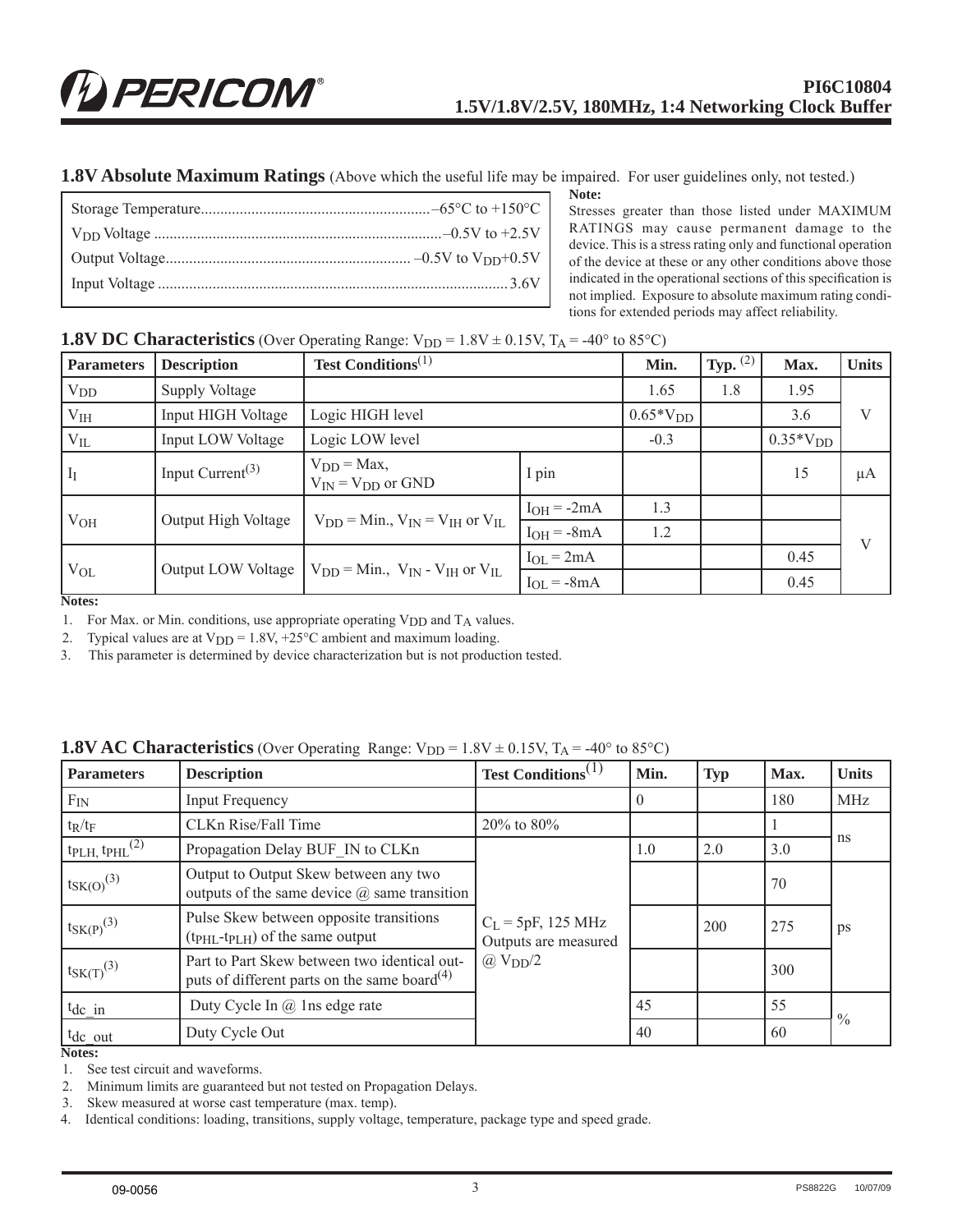# PERICOM®

#### **PI6C10804 1.5V/1.8V/2.5V, 180MHz, 1:4 Networking Clock Buffer**

#### **Switching Characteristics**  $(V_{DD} = 2.5V \pm 0.2V$  or  $1.8V \pm 0.15V$ ,  $T_A = 105^{\circ}C$ )

| <b>Parameters</b> | <b>Description</b>      | Min.<br><b>Test Conditions</b>          |  | Typ. | Max. | <b>Units</b> |
|-------------------|-------------------------|-----------------------------------------|--|------|------|--------------|
| $t_R, t_F$        | Rise/Fall Time<br>CL Kn | 20% to 80%, $C_{L}$<br>$= 15pF, 125MHz$ |  | v.c  |      | ns           |

**Note:** 1. All other AC and DC characteristics are identical to the 1.8V and 2.5V sections.

#### **1.5V Absolute Maximum Ratings** (Above which the useful life may be impaired. For user guidelines only, not tested.)

**Note:** Stresses greater than those listed under MAXIMUM RATINGS may cause permanent damage to the device. This is a stress rating only and functional operation of the device at these or any other conditions above those indicated in the operational sections of this specification is not implied. Exposure to absolute maximum rating conditions for extended periods may affect reliability.

| <b>Parameters</b> | <b>Description</b>    | <b>Test Conditions</b> <sup><math>(1)</math></sup>  |                 | Min.   | Typ. $(2)$ | Max. | <b>Units</b> |
|-------------------|-----------------------|-----------------------------------------------------|-----------------|--------|------------|------|--------------|
| $V_{DD}$          | <b>Supply Voltage</b> |                                                     |                 | 1.4    | 1.5        | 1.6  |              |
| V <sub>IH</sub>   | Input HIGH Voltage    | Logic HIGH level                                    |                 | 1.17   |            | 3.6  |              |
| $\rm V_{\rm IL}$  | Input LOW Voltage     | Logic LOW level                                     |                 | $-0.3$ |            | 0.63 |              |
| $I_I$             | Input Current         | $V_{DD}$ = Max, $V_{IN}$ =<br>$V_{DD}$ or $GND$     | I pins          |        |            | 15   | $\mu A$      |
|                   | Output High Voltage   | $V_{DD}$ = Min., $V_{IN}$ =<br>$V_{HH}$ or $V_{HL}$ | $I_{OH} = -2mA$ | 1.05   |            |      |              |
| $V_{OH}$          |                       |                                                     | $I_{OH} = -8mA$ | 0.75   |            |      |              |
|                   | Output LOW Voltage    | $V_{DD}$ = Min., $V_{IN}$ -<br>$V_{IH}$ or $V_{IL}$ | $I_{OL} = 1mA$  |        |            | 0.4  |              |
| $V_{OL}$          |                       |                                                     | $I_{OL} = 2mA$  |        |            | 0.35 |              |
|                   |                       |                                                     | $I_{OL} = 8mA$  |        |            | 0.35 |              |

#### **1.5V DC Characteristics** (Over Operating Range:  $V_{DD} = 1.5V \pm 0.075V$ ,  $T_A = -40^\circ$  to 85<sup>o</sup>C)

**Notes:**

1. For Max. or Min. conditions, use appropriate operating range values.

2. Typical values are at  $V_{DD} = 1.5V$ , +25°C ambient and maximum loading.

| <b>Parameters</b>               | <b>Description</b>                                                                                                                                                                                       | <b>Test Conditions</b> <sup><math>(1)</math></sup> | Min. | <b>Typ</b> | Max. | <b>Units</b>  |
|---------------------------------|----------------------------------------------------------------------------------------------------------------------------------------------------------------------------------------------------------|----------------------------------------------------|------|------------|------|---------------|
| $F_{IN}$                        | <b>Input Frequency</b>                                                                                                                                                                                   |                                                    |      |            | 200  | <b>MHz</b>    |
| $t_R/t_F$                       | CLKn Rise/Fall Time                                                                                                                                                                                      | $20\%$ to $80\%$                                   |      |            | 1.5  |               |
| $t_{\rm PLH, t\rm PHL}{}^{(2)}$ | Propagation Delay BUF IN to CLKn                                                                                                                                                                         |                                                    | 1.0  | 1.5        | 3.0  | ns            |
| $t_{SK(O)}^{(3)}$               | Output to Output Skew between any two out-<br>puts of the same device $\omega$ same transition                                                                                                           | $C_L = 5pF, 125 MHz$                               |      |            | 100  |               |
| $t_{SK(T)}^{(3)}$               | Part to Part Skew between two identical out-<br>Outputs are measured<br>puts of different parts on the same board <sup>(4)</sup><br>$\omega$ V <sub>DD</sub> $/2$<br>Duty Cycle In @ 1ns edge rate<br>45 |                                                    |      |            | 300  | ps            |
| $t_{dc_in}$                     |                                                                                                                                                                                                          |                                                    |      |            | 55   | $\frac{0}{0}$ |
| $t_{\text{dc}\_\text{out}}$     | Duty Cycle Out                                                                                                                                                                                           |                                                    | 40   |            | 60   |               |

#### **1.5V AC Characteristics** (Over Operating Range:  $V_{DD} = 1.5V \pm 0.075V$ ,  $T_A = -40^{\circ}$  to 85<sup>o</sup>C)

**Notes:**

1. See test circuit and waveforms.

2. Minimum limits are guaranteed but not tested on Propagation Delays.

3. Skew measured at worse cast temperature (max. temp).

4. Identical conditions: loading, transitions, supply voltage, temperature, package type and speed grade.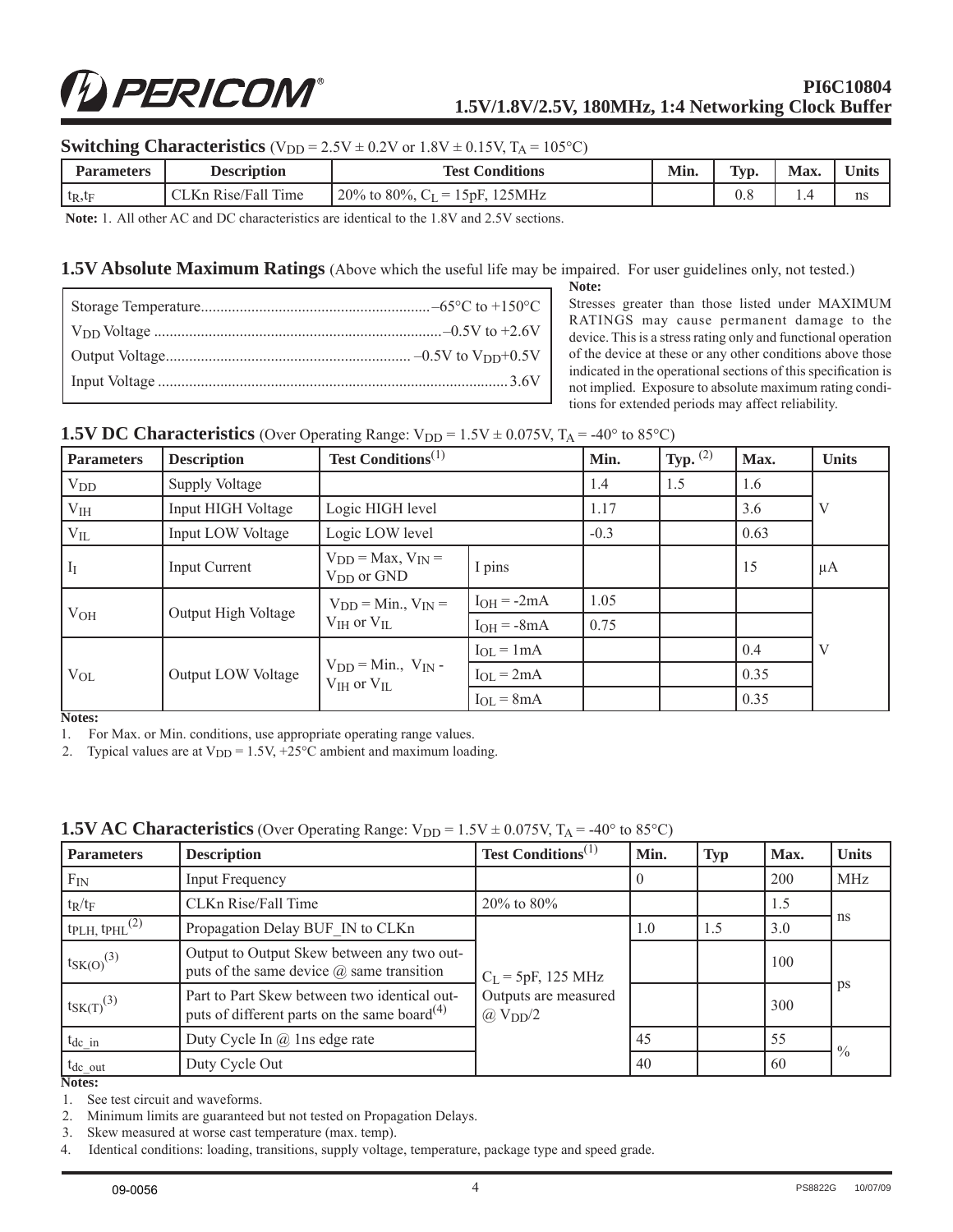#### **Power Supply Characteristics**

| <b>Parameters</b> | <b>Description</b>                   | Test Conditions <sup>(1)</sup> |                                 | Min. | Typ. | Max. | <b>Units</b> |
|-------------------|--------------------------------------|--------------------------------|---------------------------------|------|------|------|--------------|
| $I_{DDQ}$         | Quiescent Power                      | $V_{DD} = 2.7V$                | $V_{IN}$ = GND or $V_{DD}$      |      |      | 10   |              |
|                   | <b>Supply Current</b>                | $VDD = 1.95V$                  |                                 |      |      | 10   | μA           |
|                   | <b>Total Power Supply</b><br>Current | $V_{DD} = 2.7V$                | All Outputs Toggling,           |      |      | 20   |              |
| $I_{DD\_TOT}$     |                                      | $V_{DD} = 1.95V$               | $C_L$ = 5pF, $F_{IN}$ = 125MHz  |      |      | 15   | mA           |
| $\Delta I_{CC}$   | Static Supply Current                | $V_{DD} = 2.7V$                | $V_{INx} = V_{DD} - 0.6V^{(3)}$ |      |      | 200  |              |
|                   | per inputs @ High<br>Level           | $V_{DD} = 1.95V$               | $V_{INx} = V_{DD} - 0.6V^{(3)}$ |      |      | 200  | μA           |

**Notes:**

1. For Max. or Min. conditions, use appropriate value specified under Electrical Characteristics.

2. Typical values are at  $V_{DD} = 1.8V$  or 2.5V, and +25°C ambient.<br>3. Per TTL driven input ( $V_{IN} = V_{DD} - 0.6V$ ); all other inputs at V

Per TTL driven input ( $V_{IN} = V_{DD} - 0.6V$ ); all other inputs at  $V_{DD}$  or GND.

#### **Power Supply Characteristics**

| <b>Parameters</b>                    | <b>Description</b>                              | Test Conditions <sup>(1)</sup> |                                                         | Min. | (2)<br>Typ. | $^{\mathsf{T}}$ Max. | <b>Units</b> |
|--------------------------------------|-------------------------------------------------|--------------------------------|---------------------------------------------------------|------|-------------|----------------------|--------------|
| $1_{DDQ}$                            | <b>Oujescent Power</b><br><b>Supply Current</b> | $V_{DD} = 1.5V$                | $V_{IN}$ = GND or $V_{DD}$                              |      |             | 10                   | иA           |
| IDD TOT<br>$\mathbf{R}$ To a decoder | <b>Total Power Supply</b><br>Current            | $V_{DD} = 1.5V$                | All Outputs Toggling,<br>$C_L$ = 5pF, $F_{IN}$ = 125MHz |      |             |                      | mA           |

**Notes:**

1. For Max. or Min. conditions, use appropriate value specified under Electrical Characteristics.

2. Typical values are at  $V_{DD} = 1.2V$  or 1.5V, and +25°C ambient.

#### **Capacitance**  $(T_A = 25^{\circ}C, f = 1 \text{ MHz})$

| Parameters    | <b>Description</b>        | <b>Test Conditions</b> | <b>Typ</b> | Max. | <b>Units</b> |
|---------------|---------------------------|------------------------|------------|------|--------------|
| $C_{IN}$      | Input Capacitance         | $V_{IN} = 0V$          | $\sim$     |      |              |
| $C_{\rm OUT}$ | <b>Output Capacitance</b> | $V_{OUT} = 0V$         | .          |      | $\mathbf{D}$ |

**Note:**

1. This parameter is determined by device characterization but is not production tested.

#### **Test Circuits for All Outputs**



#### **Defi nitions:**

 $C_L$  = Load capacitance: includes jig and probe capacitance.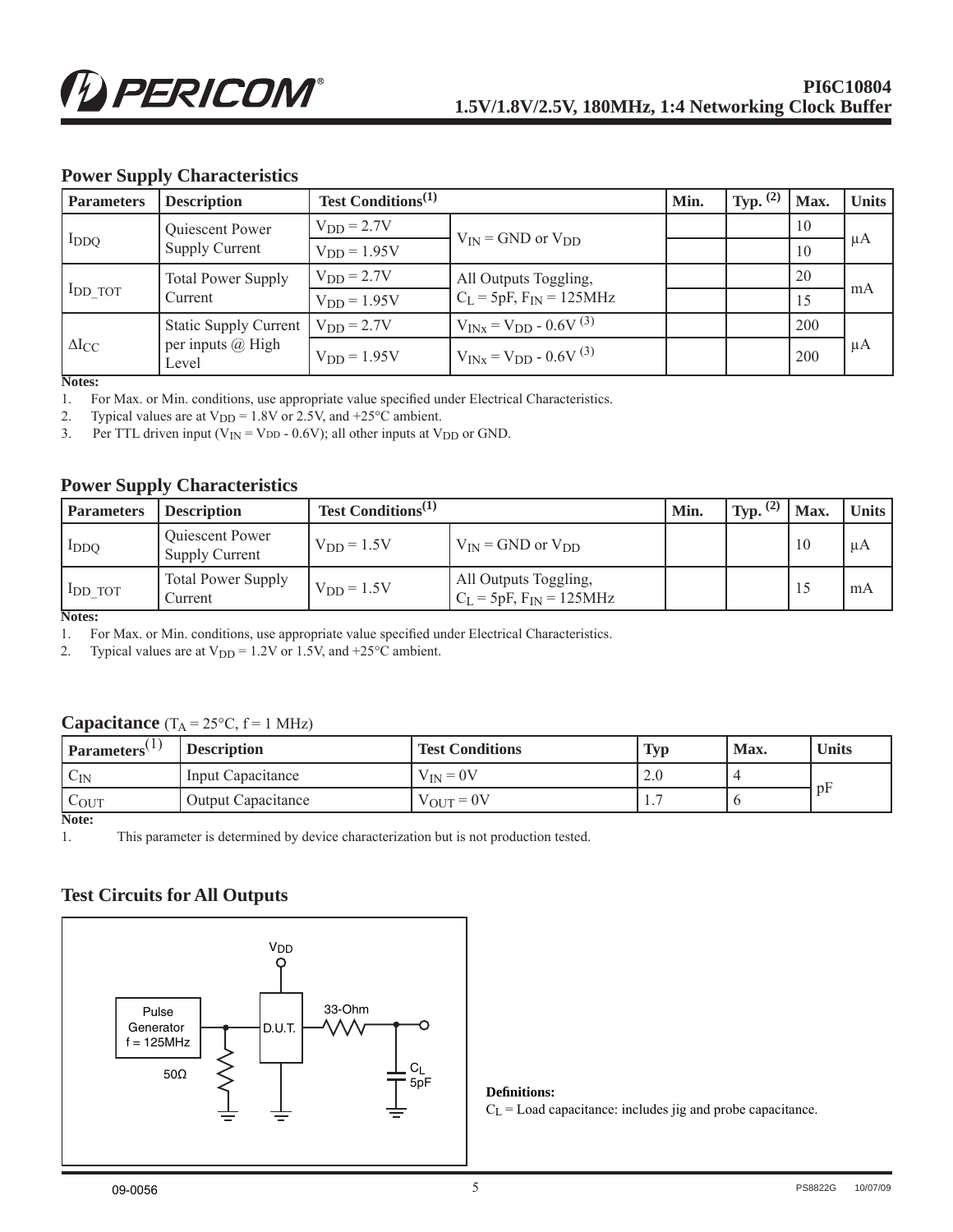

#### **PI6C10804 1.5V/1.8V/2.5V, 180MHz, 1:4 Networking Clock Buffer**

#### **Switching Waveforms**